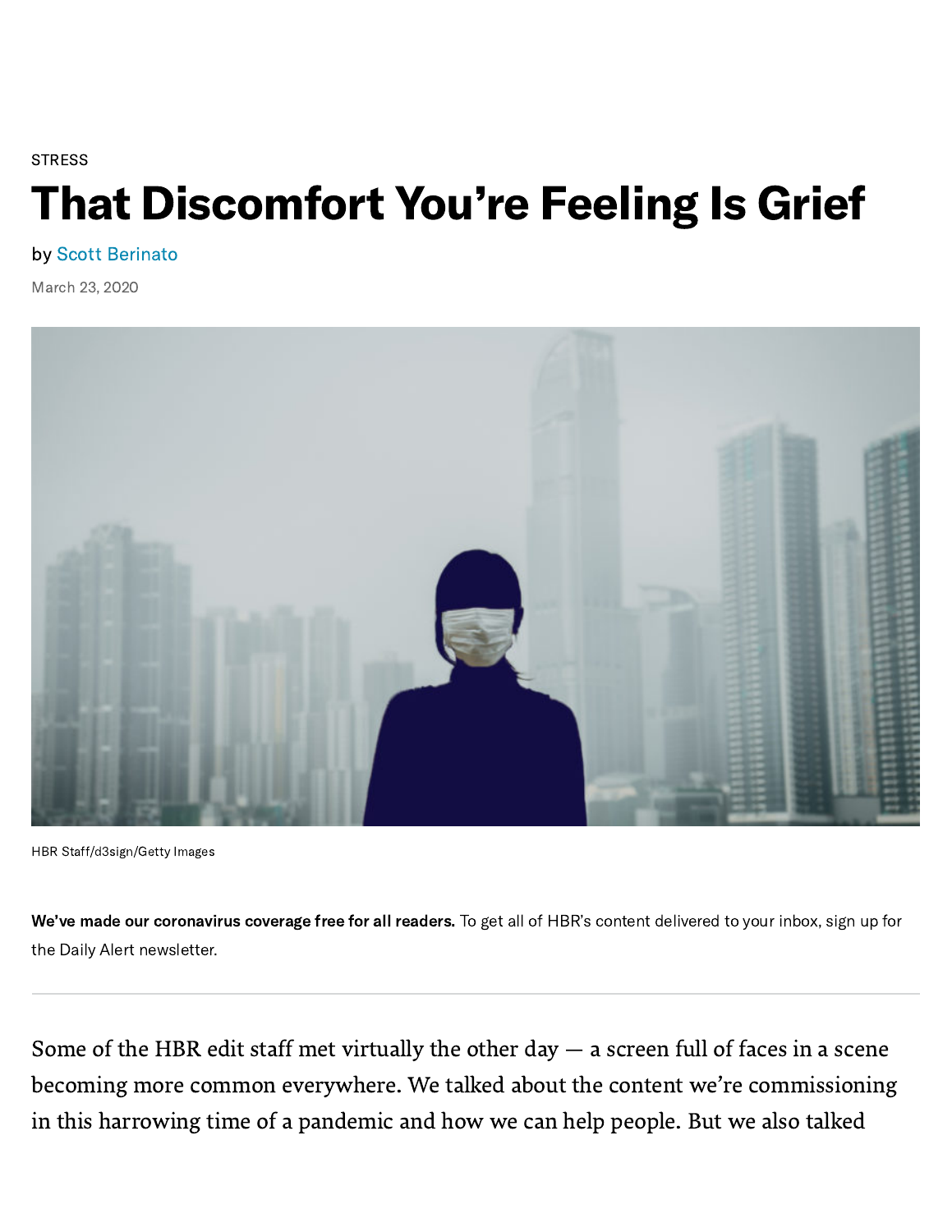about how we were feeling. One colleague mentioned that what she felt was grief. Heads nodded in all the panes.

If we can name it, perhaps we can manage it. We turned to David Kessler for ideas on how to do that. Kessler is the world's foremost expert on grief. He co-wrote with Elisabeth [Kübler-Ross](https://www.amazon.com/Grief-Grieving-Finding-Meaning-Through/dp/1476775559) On Grief and Grieving: Finding the Meaning of Grief through the Five Stages of Loss. His new book adds another stage to the process, Finding Meaning: The Sixth Stage of Grief. Kessler also has worked for a decade in a [three-hospital](https://www.amazon.com/Finding-Meaning-Sixth-Stage-Grief/dp/1501192736) system in Los Angeles. He served on their biohazards team. His volunteer work includes being an LAPD Specialist Reserve for traumatic events as well as having served on the Red Cross's disaster services team. He is the founder of [www.grief.com](http://www.grief.com/), which has over 5 million visits yearly from 167 countries.

Kessler shared his thoughts on why it's important to acknowledge the grief you may be feeling, how to manage it, and how he believes we will find meaning in it. The conversation is lightly edited for clarity.

# HBR: People are feeling any number of things right now. Is it right to call some of what they're feeling grief?

Kessler: Yes, and we're feeling a number of different griefs. We feel the world has changed, and it has. We know this is temporary, but it doesn't feel that way, and we realize things will be different. Just as going to the airport is forever different from how it was before 9/11, things will change and this is the point at which they changed. The loss of normalcy; the fear of economic toll; the loss of connection. This is hitting us and we're grieving. Collectively. We are not used to this kind of collective grief in the air.

### You said we're feeling more than one kind of grief?

Yes, we're also feeling anticipatory grief. Anticipatory grief is that feeling we get about what the future holds when we're uncertain. Usually it centers on death. We feel it when someone gets a dire diagnosis or when we have the normal thought that we'll lose a parent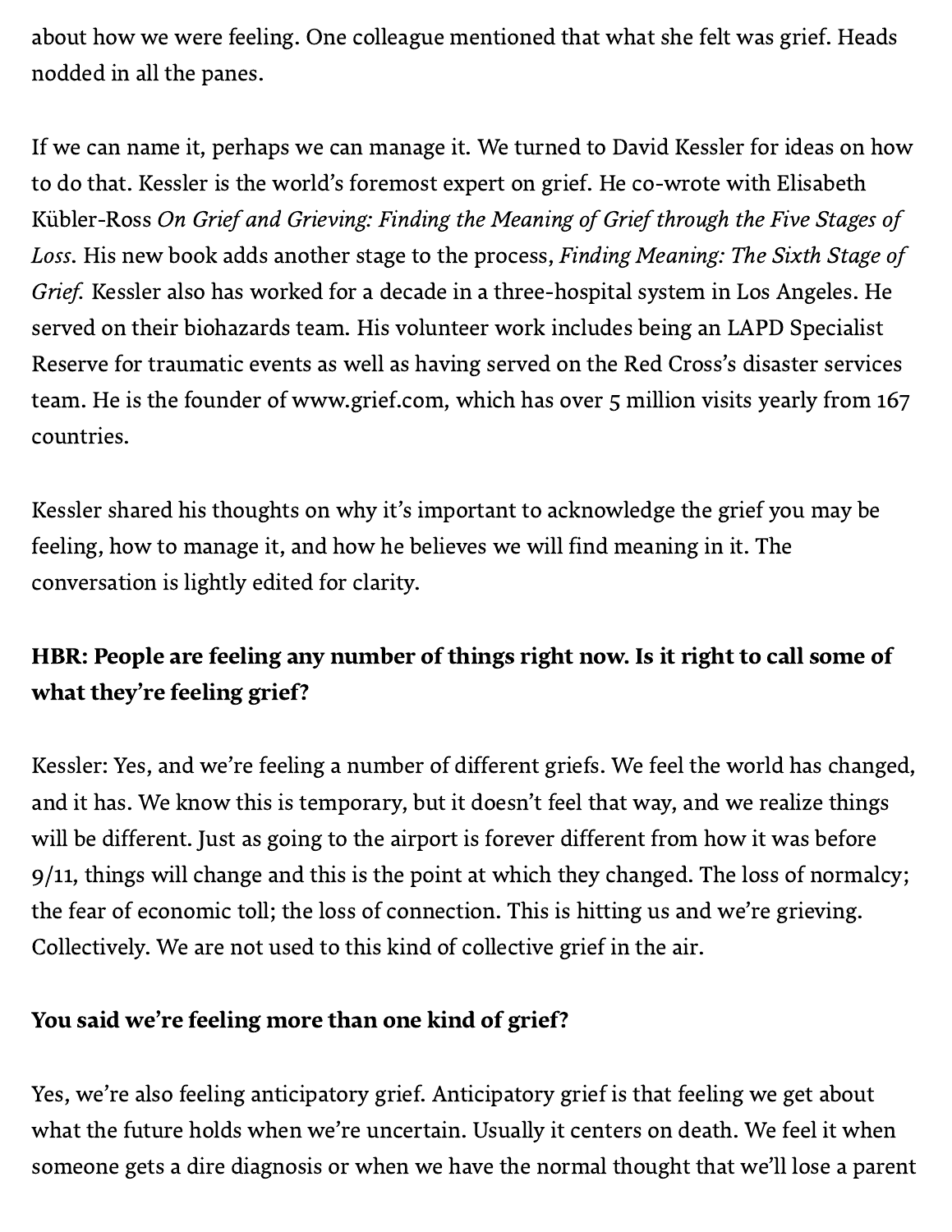someday. Anticipatory grief is also more broadly imagined futures. There is a storm coming. There's something bad out there. With a virus, this kind of grief is so confusing for people. Our primitive mind knows something bad is happening, but you can't see it. This breaks our sense of safety. We're feeling that loss of safety. I don't think we've collectively lost our sense of general safety like this. Individually or as smaller groups, people have felt this. But all together, this is new. We are grieving on a micro and a macro level.

### What can individuals do to manage all this grief?

Understanding the stages of grief is a start. But whenever I talk about the stages of grief, I have to remind people that the stages aren't linear and may not happen in this order. It's not a map but it provides some scaffolding for this unknown world. There's denial, which we say a lot of early on: This virus won't affect us. There's anger: You're making me stay home and taking away my activities. There's bargaining: Okay, if I social distance for two weeks everything will be better, right? There's sadness: I don't know when this will end. And finally there's acceptance. This is happening; I have to figure out how to proceed.

Acceptance, as you might imagine, is where the power lies. We find control in acceptance. I can wash my hands. I can keep a safe distance. I can learn how to work virtually.

# When we're feeling grief there's that physical pain. And the racing mind. Are there techniques to deal with that to make it less intense?

Let's go back to anticipatory grief. Unhealthy anticipatory grief is really anxiety, and that's the feeling you're talking about. Our mind begins to show us images. My parents getting sick. We see the worst scenarios. That's our minds being protective. Our goal is not to ignore those images or to try to make them go away — your mind won't let you do that and it can be painful to try and force it. The goal is to find balance in the things you're thinking. If you feel the worst image taking shape, make yourself think of the best image.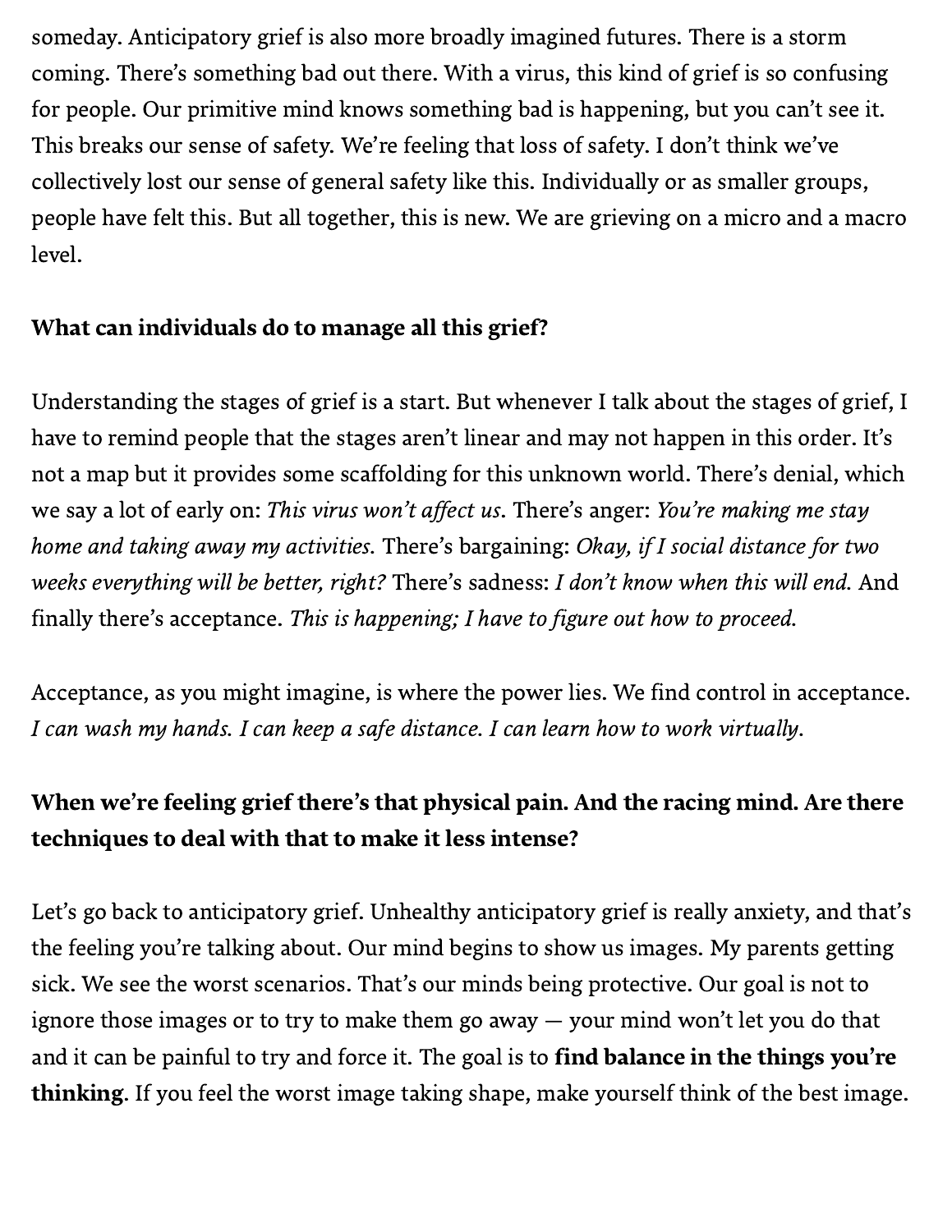We all get a little sick and the world continues. Not everyone I love dies. Maybe no one does because we're all taking the right steps. Neither scenario should be ignored but neither should dominate either.

Anticipatory grief is the mind going to the future and imagining the worst. To calm yourself, you want to come into the present. This will be familiar advice to anyone who has meditated or practiced mindfulness but people are always surprised at how prosaic this can be. You can name five things in the room. There's a computer, a chair, a picture of the dog, an old rug, and a coffee mug. It's that simple. Breathe. Realize that in the present moment, nothing you've anticipated has happened. In this moment, you're okay. You have food. You are not sick. Use your senses and think about what they feel. The desk is hard. The blanket is soft. I can feel the breath coming into my nose. This really will work to dampen some of that pain.

You can also think about how to let go of what you can't control. What your neighbor is doing is out of your control. What is in your control is staying six feet away from them and washing your hands. Focus on that.

Finally, it's a good time to stock up on compassion. Everyone will have different levels of fear and grief and it manifests in different ways. A coworker got very snippy with me the other day and I thought, That's not like this person; that's how they're dealing with this. I'm seeing their fear and anxiety. So be patient. Think about who someone usually is and not who they seem to be in this moment.

### One particularly troubling aspect of this pandemic is the open-endedness of it.

This is a temporary state. It helps to say it. I worked for 10 years in the hospital system. I've been trained for situations like this. I've also studied the 1918 flu pandemic. The precautions we're taking are the right ones. History tells us that. This is survivable. We will survive. This is a time to overprotect but not overreact.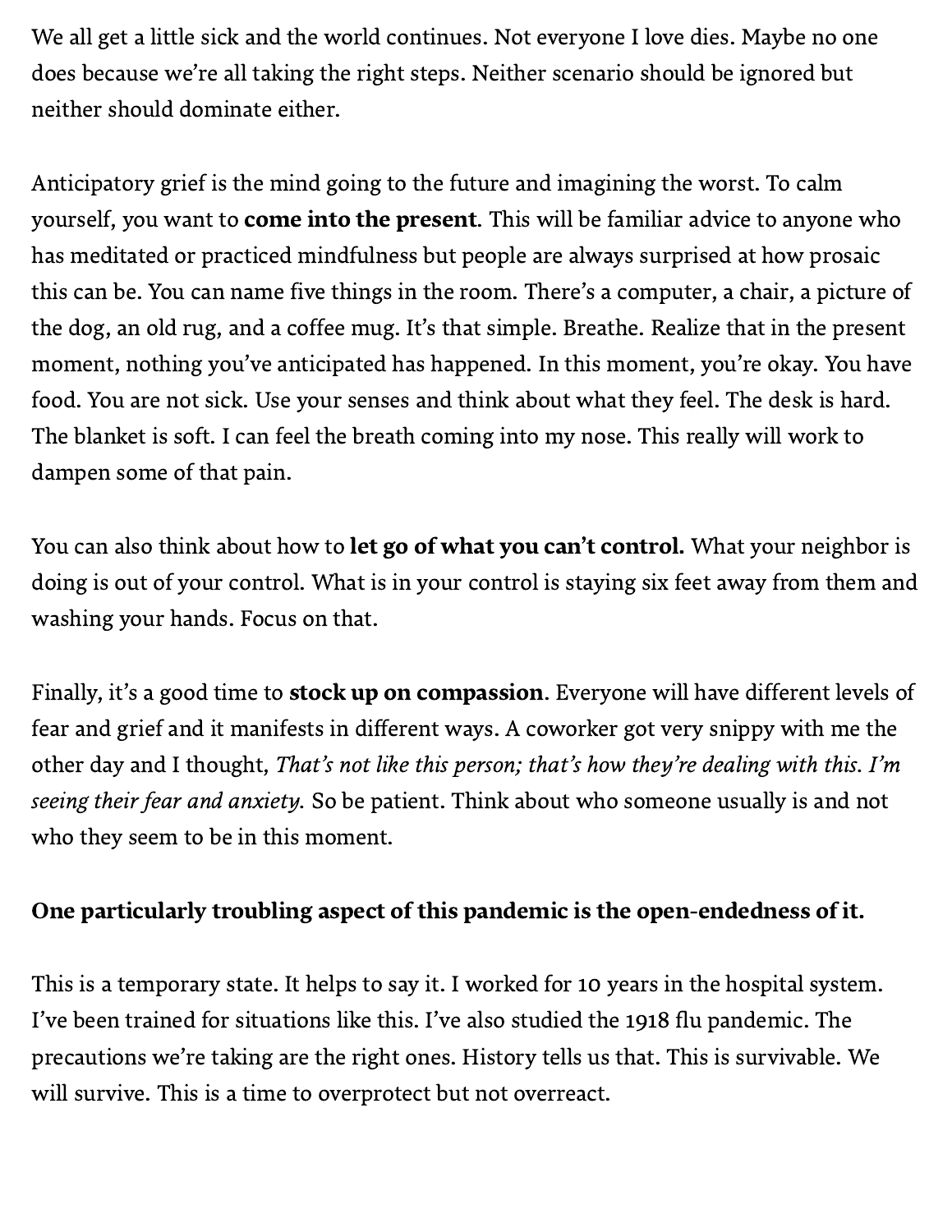And, I believe we will find meaning in it. I've been honored that Elisabeth Kübler-Ross's family has given me permission to add a sixth stage to grief: Meaning. I had talked to Elisabeth quite a bit about what came after acceptance. I did not want to stop at acceptance when I experienced some personal grief. I wanted meaning in those darkest hours. And I do believe we find light in those times. Even now people are realizing they can connect through technology. They are not as remote as they thought. They are realizing they can use their phones for long conversations. They're appreciating walks. I believe we will continue to find meaning now and when this is over.

## What do you say to someone who's read all this and is still feeling overwhelmed with grief?

Keep trying. There is something powerful about naming this as grief. It helps us feel what's inside of us. So many have told me in the past week, "I'm telling my coworkers I'm having a hard time," or "I cried last night." When you name it, you feel it and it moves through you. Emotions need motion. It's important we acknowledge what we go through. One unfortunate byproduct of the self-help movement is we're the first generation to have feelings about our feelings. We tell ourselves things like, I feel sad, but I shouldn't feel that; other people have it worse. We can  $-$  we should  $-$  stop at the first feeling. I feel sad. Let me go for five minutes to feel sad. Your work is to feel your sadness and fear and anger whether or not someone else is feeling something. Fighting it doesn't help because your body is producing the feeling. If we allow the feelings to happen, they'll happen in an orderly way, and it empowers us. Then we're not victims.

### In an orderly way?

Yes. Sometimes we try not to feel what we're feeling because we have this image of a "gang of feelings." If I feel sad and let that in, it'll never go away. The gang of bad feelings will overrun me. The truth is a feeling that moves through us. We feel it and it goes and then we go to the next feeling. There's no gang out to get us. It's absurd to think we shouldn't feel grief right now. Let yourself feel the grief and keep going.